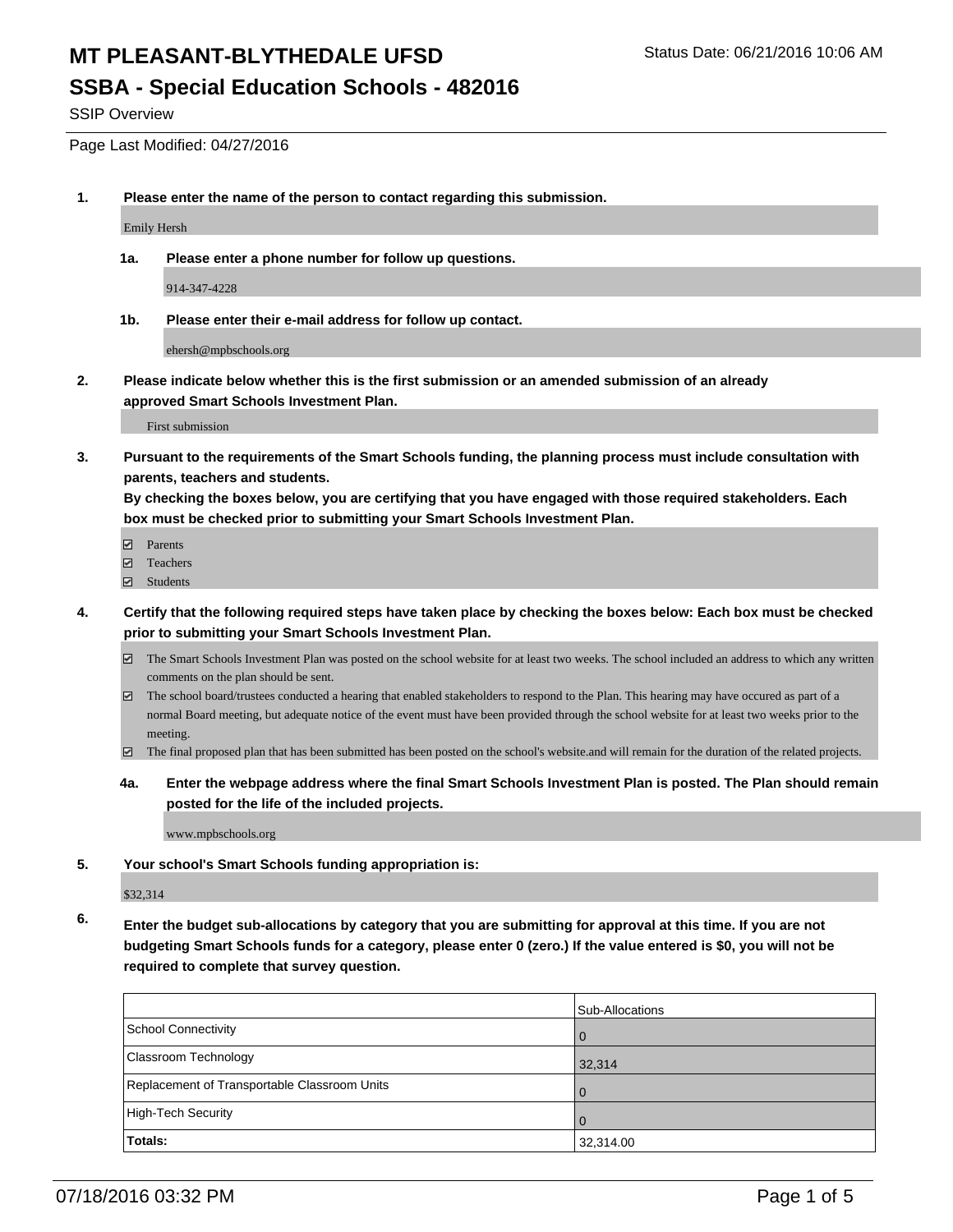# **SSBA - Special Education Schools - 482016**

School Connectivity

Page Last Modified: 04/27/2016

**1. Describe how you intend to use Smart Schools funds for high-speed broadband and/or wireless connectivity projects in school buildings.**

NA

**2. Describe how the school plans to use digital connectivity and technology to improve teaching and learning.**

NA

**3. Does your School Connectivity project require new construction or substantially altered space and result in capitalized cost in excess of \$100,000?**

No

**4. If you are submitting an allocation for School Connectivity complete this table.**

**Note that the calculated Total at the bottom of the table must equal the Total allocation for this category that you entered in the SSIP Overview overall budget.** 

|                                            | Sub-Allocation |
|--------------------------------------------|----------------|
| Network/Access Costs                       | (No Response)  |
| <b>Outside Plant Costs</b>                 | (No Response)  |
| School Internal Connections and Components | (No Response)  |
| <b>Professional Services</b>               | (No Response)  |
| Testing                                    | (No Response)  |
| <b>Other Upfront Costs</b>                 | (No Response)  |
| <b>Other Costs</b>                         | (No Response)  |
| Totals:                                    |                |

| Select the allowable expenditure | Item to be purchased | Quantity      | Cost per Item | <b>Total Cost</b> |
|----------------------------------|----------------------|---------------|---------------|-------------------|
| type.                            |                      |               |               |                   |
| Repeat to add another item under |                      |               |               |                   |
| each type.                       |                      |               |               |                   |
| (No Response)                    | (No Response)        | (No Response) | (No Response) | (No Response)     |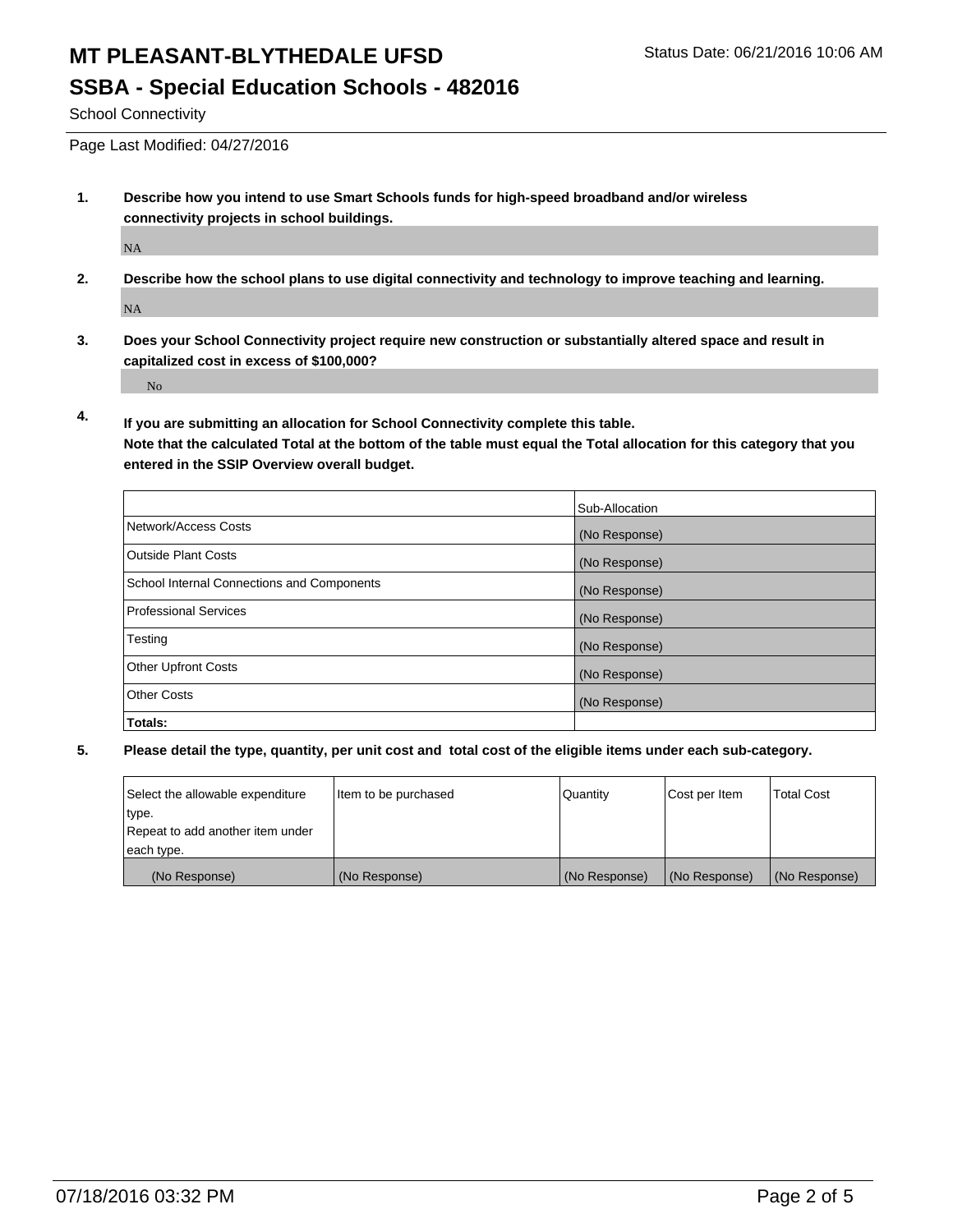## **MT PLEASANT-BLYTHEDALE UFSD** Status Date: 06/21/2016 10:06 AM **SSBA - Special Education Schools - 482016**

Classroom Learning Technology Equipment (Devices)

Page Last Modified: 04/18/2016

#### **1. Describe the devices you intend to purchase and their compatibility with existing or planned platforms or systems.**

Every classroom has an interactive whiteboard. They are used extensively for instruction. It is the intention of the district to repalce the 5 oldest units. The new versions will still be compatible with the existing network.

#### **2. Describe how the proposed technology purchases will improve teaching and learning inside or outside of the classroom.**

The teachers at MPB have been very successful in integrating the use of interactive whiteboards into their instruction. They have found that technology increases active student responses by facilitating the use of assistive technology and providing for scaffolding to ensure that all students benefit from the instruction. The first interactive boards are almost 10 years old and desperately need to be replaced.

**3. To ensure the sustainability of technology purchases made with Smart Schools funds, schools must have a plan to maintain and support technology purchases reimbursed with Smart Schools funds. This sustainability plan should support recurring costs of use that are ineligible for Smart Schools funding such as device maintenance, technical support, Internet and wireless fees, maintenance of hotspots, staff professional development, building maintenance and the replacement of incidental items.**

 $\boxtimes$  By checking this box, you certify that the school has a sustainability plan as described above.

**4. Schools must ensure that devices purchased with Smart Schools funds will be distributed, prepared for use, maintained and supported appropriately. Schools must maintain detailed device inventories in accordance with generally accepted accounting principles.**

By checking this box, you certify that the school has a distribution and inventory management plan and system in place.

**5. If you are submitting an allocation for Classroom Educational Technology, complete this table. Note that the calculated Total at the bottom of the table must equal the Total allocation for this category that you entered in the SSIP Overview overall budget.**

|                          | Sub-Allocation |
|--------------------------|----------------|
| Interactive Whiteboards  | 32,314         |
| <b>Computer Servers</b>  | (No Response)  |
| <b>Desktop Computers</b> | (No Response)  |
| <b>Laptop Computers</b>  | (No Response)  |
| <b>Tablet Computers</b>  | (No Response)  |
| <b>Other Costs</b>       | (No Response)  |
| Totals:                  | 32,314.00      |

| Select the allowable expenditure | litem to be purchased | Quantity | Cost per Item | <b>Total Cost</b> |
|----------------------------------|-----------------------|----------|---------------|-------------------|
| type.                            |                       |          |               |                   |
| Repeat to add another item under |                       |          |               |                   |
| each type.                       |                       |          |               |                   |
| Interactive Whiteboards          | <b>SMARTBOARD</b>     |          | 6,462         | 32,314            |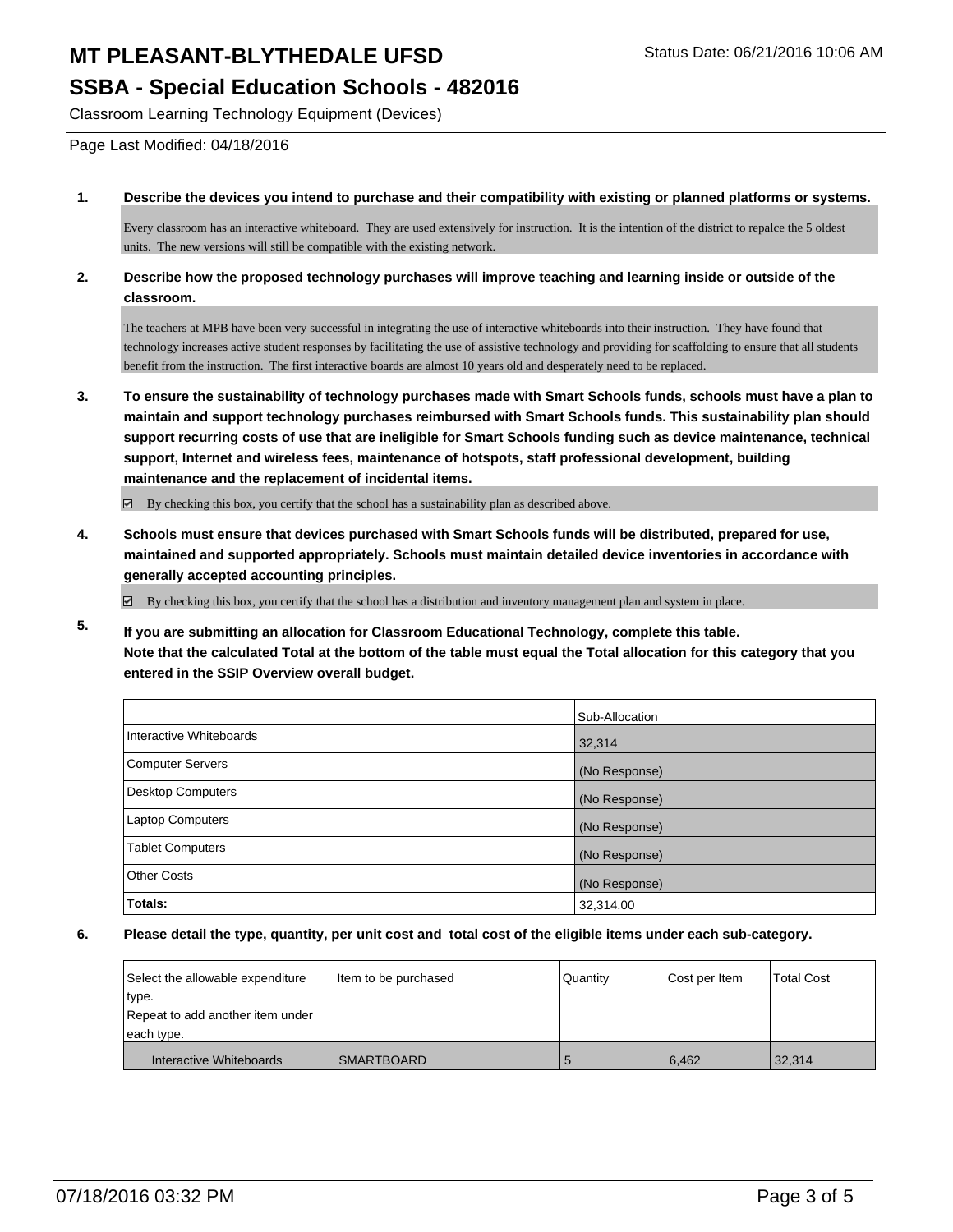# **MT PLEASANT-BLYTHEDALE UFSD** Status Date: 06/21/2016 10:06 AM

### **SSBA - Special Education Schools - 482016**

Replace/Modernize Transportable Classrooms

Page Last Modified: 04/18/2016

**1. Describe the school's plan to construct, enhance or modernize education facilities to provide high-quality instructional space by replacing transportable classrooms.**

(No Response)

**2. Does your Classroom Trailer project require new construction or substantially altered space and result in capitalized cost in excess of \$100,000?**

(No Response)

**3. If you have made an allocation for Replace Transportable Classrooms, complete this table. Note that the calculated Total at the bottom of the table must equal the Total allocation for this category that you entered in the SSIP Overview overall budget.**

|                                                | Sub-Allocation |
|------------------------------------------------|----------------|
| Construct New Instructional Space              | (No Response)  |
| Enhance/Modernize Existing Instructional Space | (No Response)  |
| Other Costs                                    | (No Response)  |
| Totals:                                        |                |

| Select the allowable expenditure | Item to be purchased | Quantity      | Cost per Item | <b>Total Cost</b> |
|----------------------------------|----------------------|---------------|---------------|-------------------|
| type.                            |                      |               |               |                   |
| Repeat to add another item under |                      |               |               |                   |
| each type.                       |                      |               |               |                   |
| (No Response)                    | (No Response)        | (No Response) | (No Response) | (No Response)     |